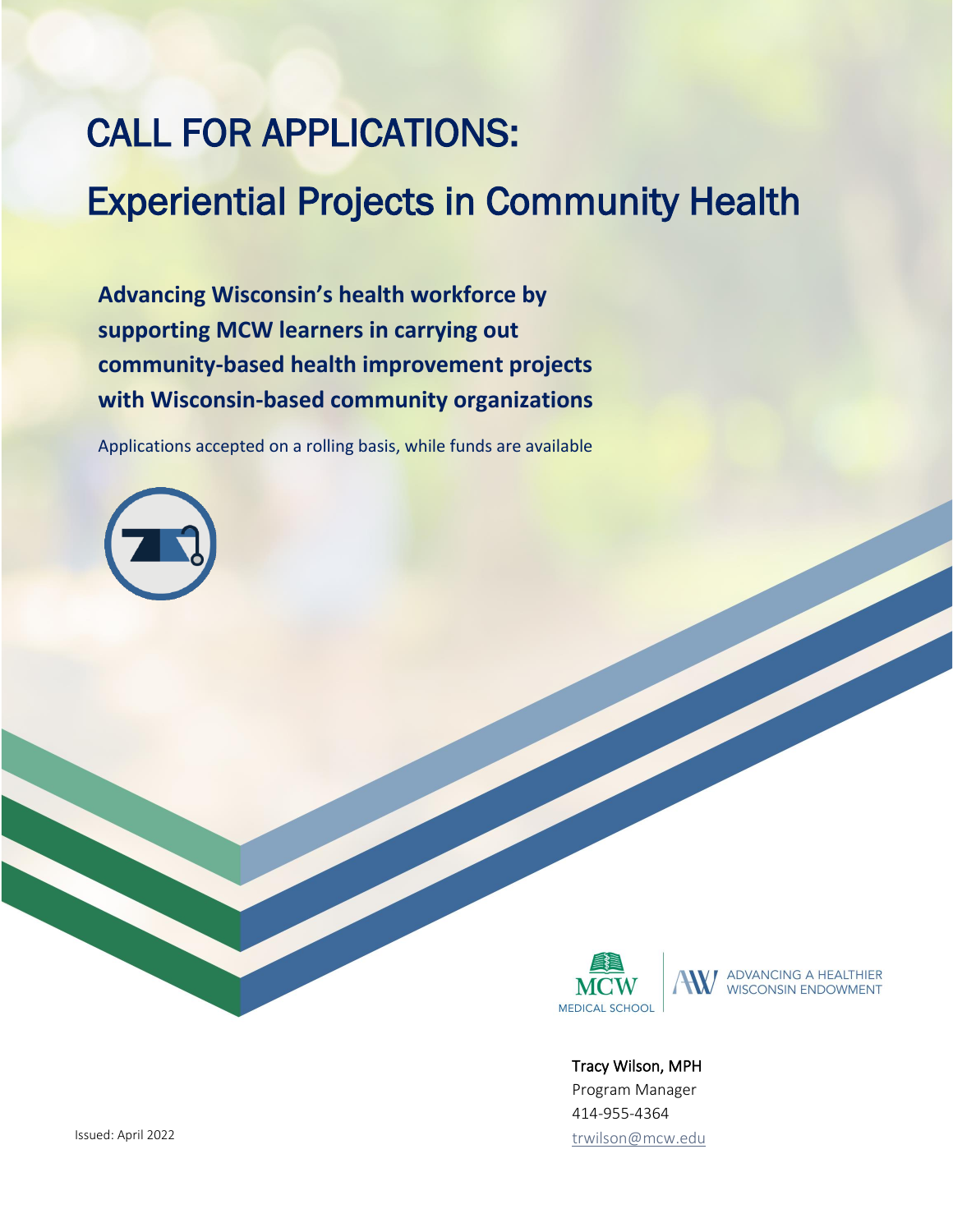## Contents

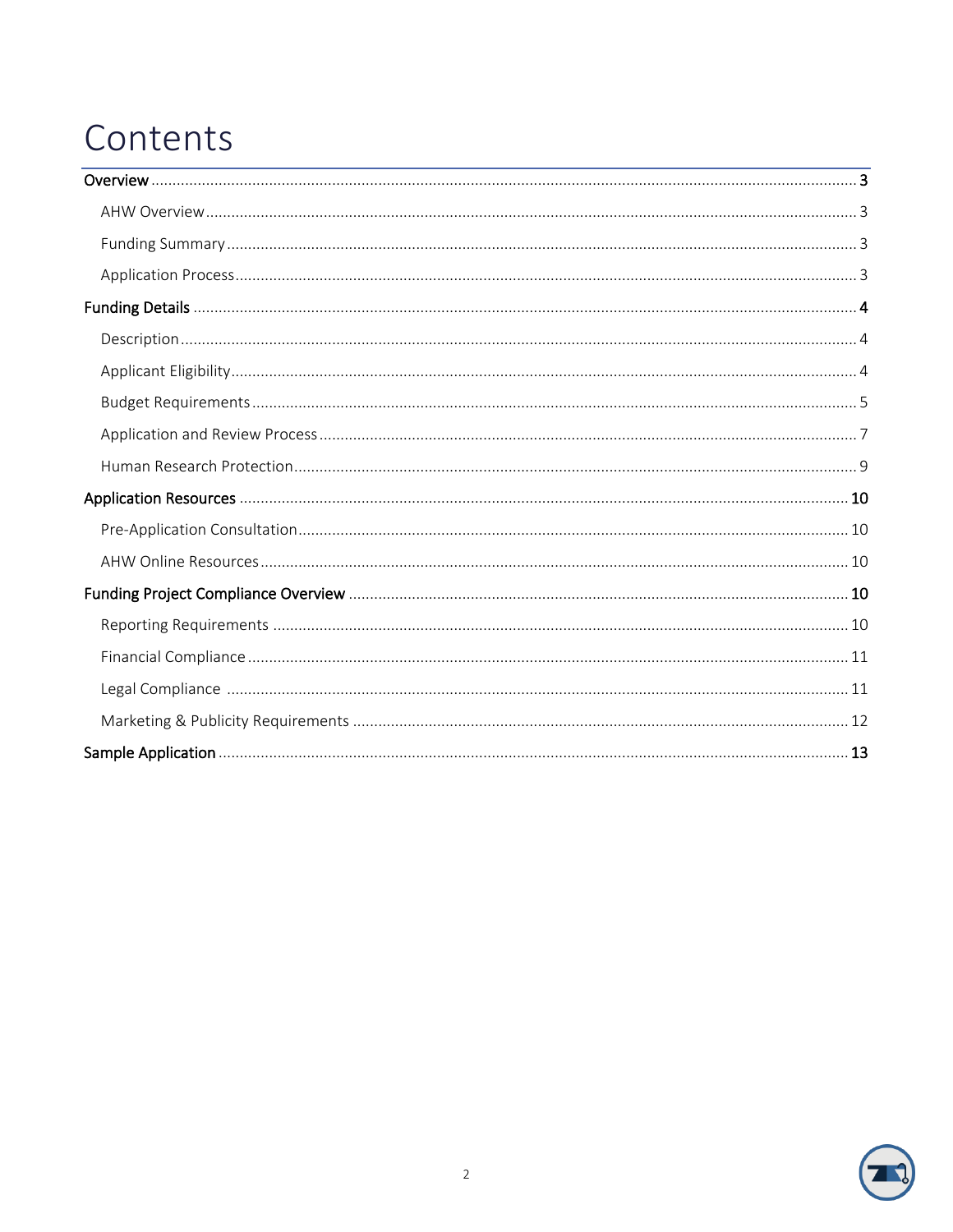## Overview

## Advancing a Healthier Wisconsin Endowment Overview

At the Advancing a Healthier Wisconsin Endowment (AHW), we are driven by a vision for a healthier Wisconsin.

As a statewide philanthropy, we seek to propel the most promising work and ideas to improve health and advance health equity in Wisconsin today, and for generations to come. We do that by *investing* in high-impact, promising work; *connecting* people, research, and academic medicine to break down silos and build up relationships across sectors and communities; and *influencing* how ideas and knowledge can become action to inform programs, policies, and practices.

We focus our work to advance three health priorities in Wisconsin: improving heart health, supporting healthy minds, and dismantling cancer. Alongside these issues, we aim to accelerate innovation, collaboration, and impact by responding to research- and community-identified needs. Learn more about [our story,](https://ahwendowment.org/AHW/Who-We-Are/Our-Story.htm) [how we work,](https://ahwendowment.org/AHW/What-We-Do/How-We-Work.htm) and our [focus areas.](https://ahwendowment.org/AHW/What-We-Do/Our-Focus.htm)

## Funding Summary

AHW's *Call for Applications: Experiential Projects in Community Health* aims to advance Wisconsin's health workforce by supporting current MCW learners to carry out community-based health improvement projects with Wisconsin-based community organizations. This opportunity is open to current learners enrolled in an MCW or MCWAH sponsored training program in collaboration with an eligible MCW School of Medicine faculty member and an eligible community partner organization. Project scopes should be feasible to complete within a 12-month period, without the option for a no-cost extension, with each project requesting up to \$5,000 maximum for direct, non-personnel, project-specific expenses.

## Application Process

- Review RFA and discuss project idea with AHW
- Submit brief proposal via the online form (required)
- Meet with AHW faculty leader to discuss project idea and determine whether to advance to the final application (required)

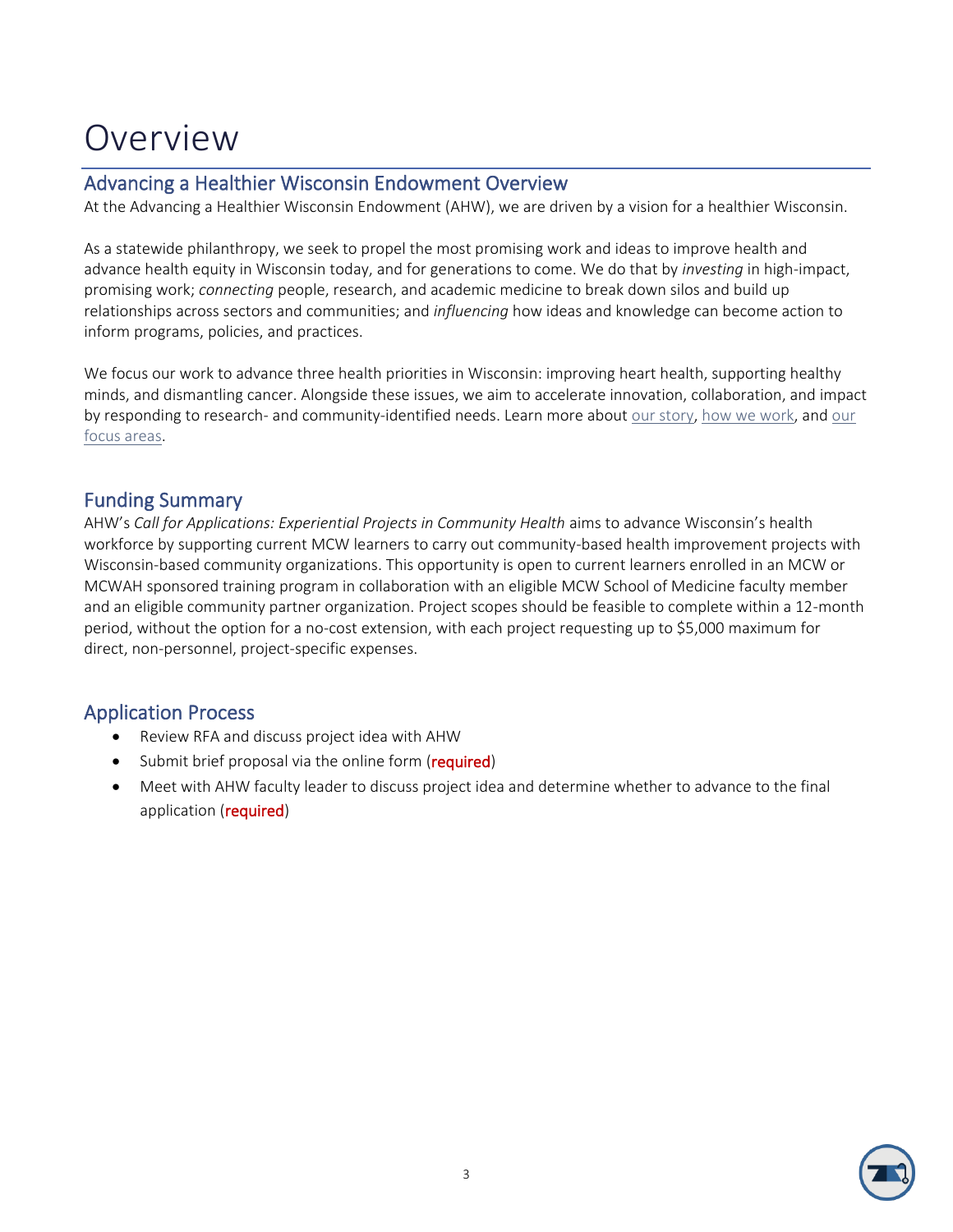## Funding Details

## **Description**

Health goes beyond the medical clinic and is impacted by the social, economic, and environmental factors experienced by individuals in their communities. A healthy community serves as a strong foundation for the health of its residents. Community health improvement efforts promote healthy behaviors and environments and advance health equity for all community residents. [Health equity](https://www.cdc.gov/chronicdisease/healthequity/index.htm) is achieved when every person has the opportunity to "attain his or her full health potential" and no one is "disadvantaged from achieving this potential because of social position or other socially determined circumstances."

Engagement of health professionals, whether health researchers, healthcare providers, or community and public health professionals, with the communities they serve is essential to better understanding community assets and needs and the root causes underlying many of our communities' most challenging health issues. Working in collaboration with the community and those most impacted by health inequities to implement community health improvement efforts is a key component to improving health for all Wisconsin residents and communities. The [National Academy of Medicine](https://nam.edu/assessing-meaningful-community-engagement-a-conceptual-model-to-advance-health-equity-through-transformed-systems-for-health/) offers a conceptual model for effective community engagement practices.

AHW's *Call for Applications: Experiential Projects in Community Health* aims to support the next generation of the health and healthcare workforce to incorporate community health improvement efforts and community engagement into their practice. Current learners enrolled in an MCW or MCWAH sponsored training program are invited to apply for funding to develop and implement community-based health improvement projects in collaboration with community leaders. Community-based health improvement projects should aim to contribute to advancing community health and health equity and to furthering the learner's career path and trajectory to incorporate community engagement into their continued practice.

The aim of this funding is not to support research activities directly. Successful applicants will identify a community-based health need impacting Wisconsin communities and collaborate with an eligible MCW faculty member and community collaborator organization to engage with the larger community to implement community-based health improvement activities.

#### Additional Proposal Considerations

- All applications must clearly demonstrate how the proposed project will positively contribute to impacting health and health equity in Wisconsin in the long-term.
- Project aims must be distinct from prior or existing funded projects.
- No-cost extensions will not be allowed. It is not the intent of AHW funds to be used as bridge funding.

## Applicant Eligibility

AHW is committed to supporting collaborative efforts that bring together multiple individuals with the necessary expertise, experience, and influence to address Wisconsin's leading health challenges and together advance health and health equity for all Wisconsin residents. All applications must be submitted by an eligible MCW learner in collaboration with an MCW faculty member and community collaborator to carry out the proposed project.

#### *MCW Learner Principal Investigator*

All brief proposals and final proposals must be submitted by an eligible MCW learner to serve as the Learner Principal Investigator (PI). The Learner PI must be a learner currently enrolled in an MCW or MCWAH sponsored training program and must remain in their learner status for the duration of the project period. The Learner PI

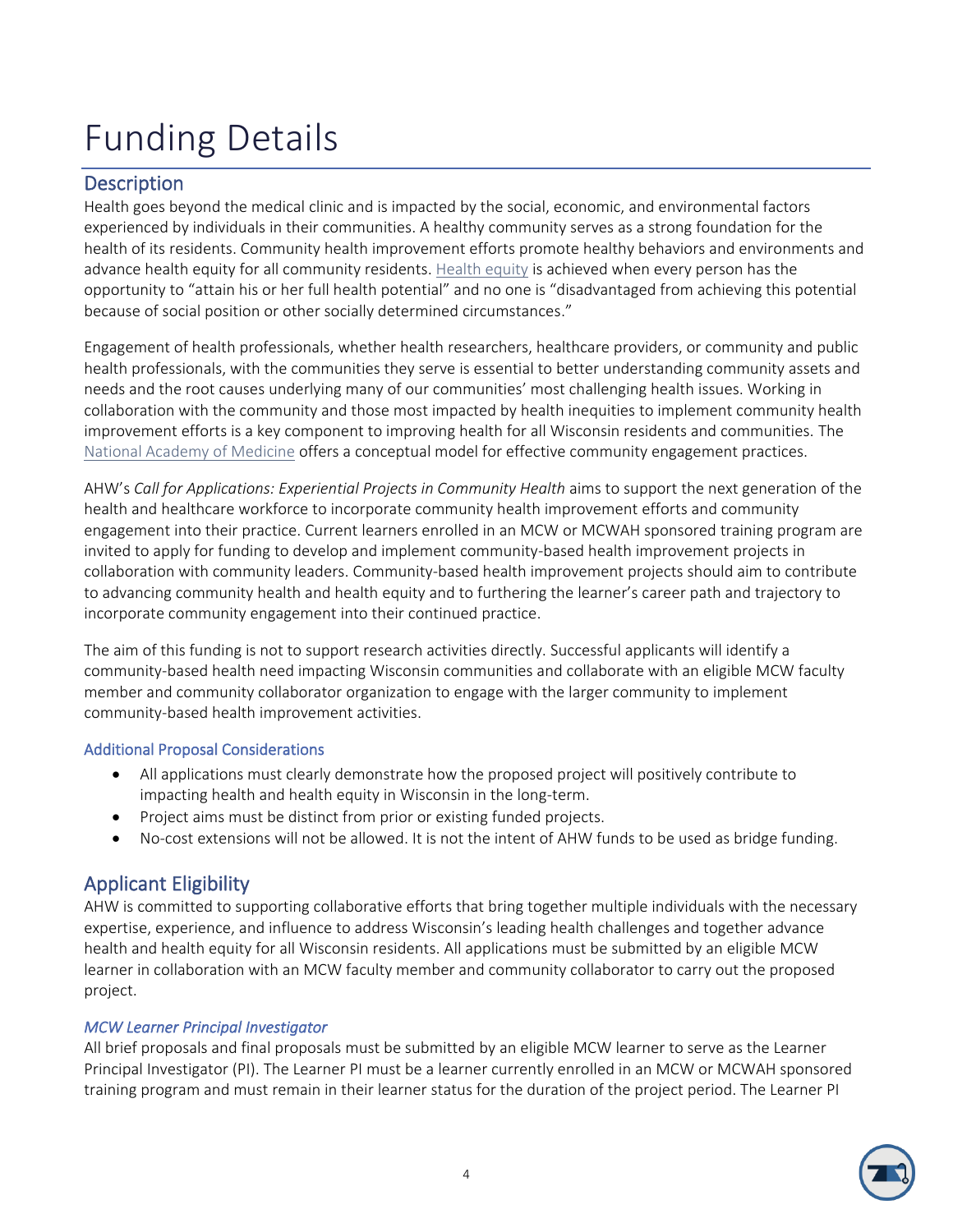should lead the project collaborating with the project team for support and guidance to effectively carry out the project and apply best practices in community engagement and cultural competency. The Learner PI will be responsible for compliance with reporting requirements, maintaining regular communication with AHW, and ensuring that all project team members receive communications, notifications, and instructions from AHW.

#### *MCW Sponsor Principal Investigator*

All final applications must include an eligible Sponsor PI who is a full-time or full professional effort MCW faculty member with the rank of Assistant Professor, Associate Professor, or Professor and a primary appointment in the MCW School of Medicine. The Sponsor PI agrees to serve as a sponsor for the learner providing support to effectively plan and carry out the award, including navigating the regulatory approval process through the IRB office and supporting financial management of the award through the Sponsor PI's MCW department. The Sponsor PI will be responsible for compliance with fiduciary requirements of the AHW award.

#### *Community Collaborator*

All final applications must include an eligible community collaborator. The collaborating community organization must be a Wisconsin-based 501(c)(3) nonprofit or governmental organization. Community organizations that have partnered on current or previous AHW projects are preferred, but not required. The collaborating community organization should demonstrate support for the Learner PI and the proposed project and agree to provide reasonable access to resources necessary to carry out the project, such as data sets and community meeting space, among others and as applicable to the specific project. A representative from the collaborating community organization should agree to serve as a primary contact for the project and the Learner PI, providing support as needed.

#### *Additional Collaborators*

Additional collaborators are optional but encouraged, as applicable, and are not subject to the same eligibility requirements as the MCW PI or community collaborator. Additional collaborators may be MCW faculty, staff, students, or experts outside of MCW and typically have a smaller role in the project (e.g., technical expertise). Any individual and/or organization listed as a collaborator should be committed to the proposed project and ready to engage in the project based on their specified role, if funded.

#### Budget Requirements

Brief proposals are accepted on a rolling basis and funding determinations will depend on the merit of proposals received, fit with the call for applications, and availability of remaining funds allocated to this funding opportunity at the time of the proposal. Successful projects will demonstrate an appropriate budget and timeframe for their proposed scope of work. Project budget requests are limited to \$5,000 maximum and project durations are limited to 12 months maximum.

Brief proposal applicants do not need to request a specific budget amount. Applicants invited to submit a final proposal will be required to provide a detailed budget with justification for all direct, project-specific expenses.

- Project personnel salaries are not allowable expenses for use of AHW funds for this funding opportunity. Award personnel may cost-share their effort. AHW funds may not be used to cost-share effort on any other work.
- AHW awards should not fund relatives/significant others of the MCW PI, including through cost sharing, unless the PI can provide a written justification for how the relative's scientific or technical expertise is required to complete the award/project's aims. It is the responsibility of the PI to disclose the relationships and provide written justification at time of full proposal application and request of

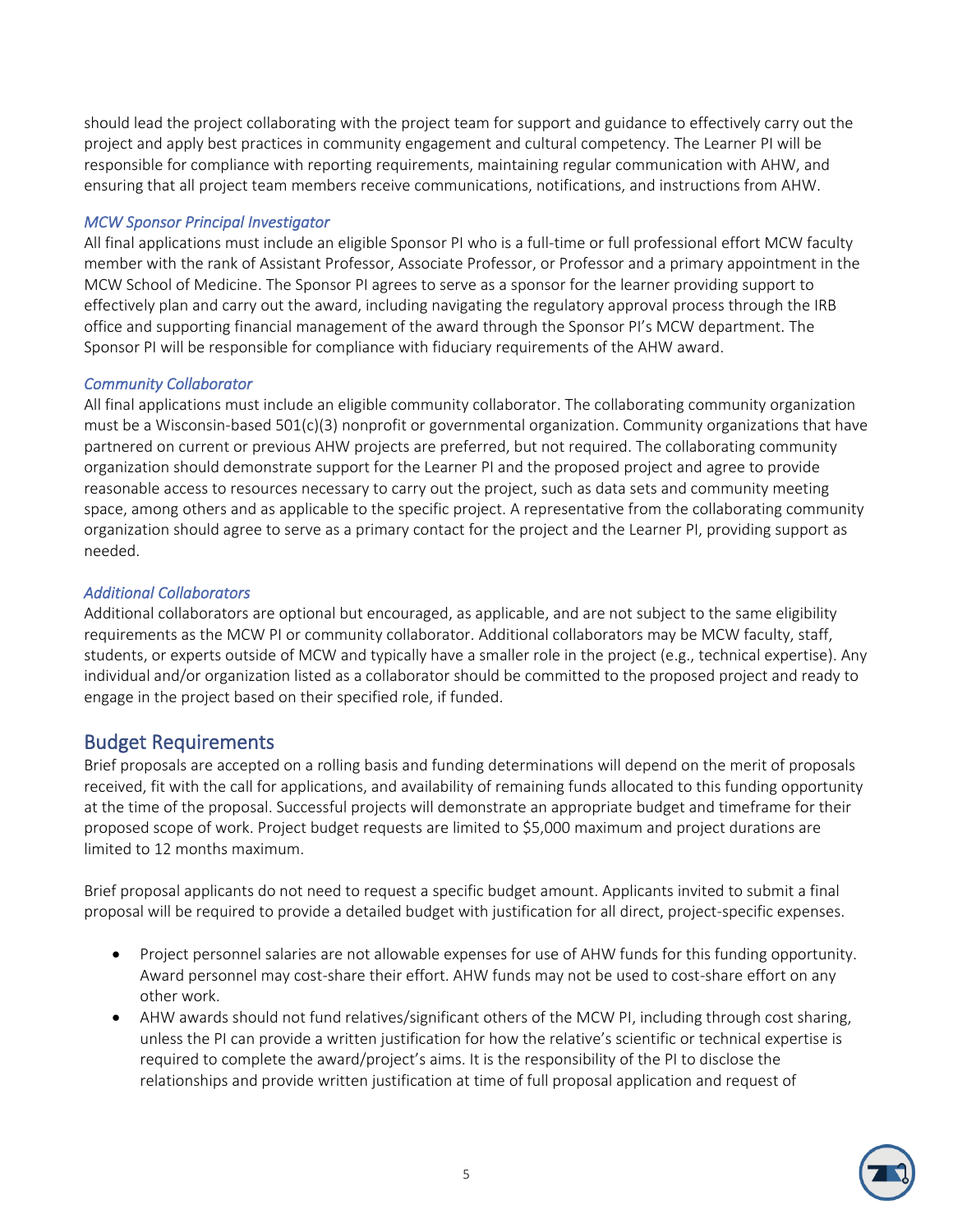personnel changes and indicate whether or not an evaluative relationship exists between the PI and relative. MCW PIs are encouraged to refer to [MCW Policy HR.EE.110](https://infoscope.mcw.edu/Corporate-Policies/Nepotism.htm) for further detail.

• AHW funds cannot support general operational activities.

For information on financial compliance requirements for funded projects, please see the Funded Project Compliance Overview section of this RFA.

#### Supplanting Criteria

AHW was established as the result of a generous financial gift made by Blue Cross & Blue Shield United of Wisconsin to the people of Wisconsin, giving AHW the extraordinary responsibility to steward this financial gift on behalf of Wisconsin residents. As such, AHW adheres to requirements as defined in a March 28, 2000 Order of the Commissioner of Insurance which requires that AHW funds (the Funds) "may not be used to supplant funds or resources otherwise available." AHW, via MCW, must report annually on its determination that the Funds do not supplant other resources that may be available to accomplish the same purposes. Supplanting criteria can be [found on the AHW website.](https://ahwendowment.org/AHW1/HWPPDocumentsForms/SupplantingCriteria_4.2.19.pdf)

Prior to final funding recommendations and approval, AHW will assess whether other financial resources exist or are available for the project, including an assessment of whether the applicants have other financial resources available for the project. Applicants must certify that no financial resources will be supplanted and provide a complete listing of current funding sources for the project or similar other projects.

#### Leveraging

All applicants are highly encouraged to leverage additional funding support for their work. Leveraging additional support not only demonstrates additional commitment to a project, but also increases sustainability of efforts and can provide resources for activities that AHW cannot fund.

Leveraging can include departmental funds, cost-sharing of salary support, matching funding from other funders, business partners, or government (city, county, state, or federal) funds, as well as in-kind support.

#### Allowable Expenses & Funding Restrictions

Funds may only be used for direct project-specific expenses, including supplies, travel, etc.

Funds may not be used for:

- Personnel expenses, including salary and fringe
- Projects conducted outside of Wisconsin
- Indirect costs such as ongoing operating expenses for routine functions and principal programs
- Debt reduction
- Entertainment or alcoholic beverages
- Lobbying
- Reimbursement solely for patient care or clinical service delivery
- Publishing fees to benefit education or research in general
- Stipends
- Supplanting

View a complete list of [Allowable and Unallowable Costs](https://ahwendowment.org/AHW1/HWPPDocumentsForms/HWPPDirectIndirectandUnallowableExpenses_4.2.19.pdf) on the AHW website.

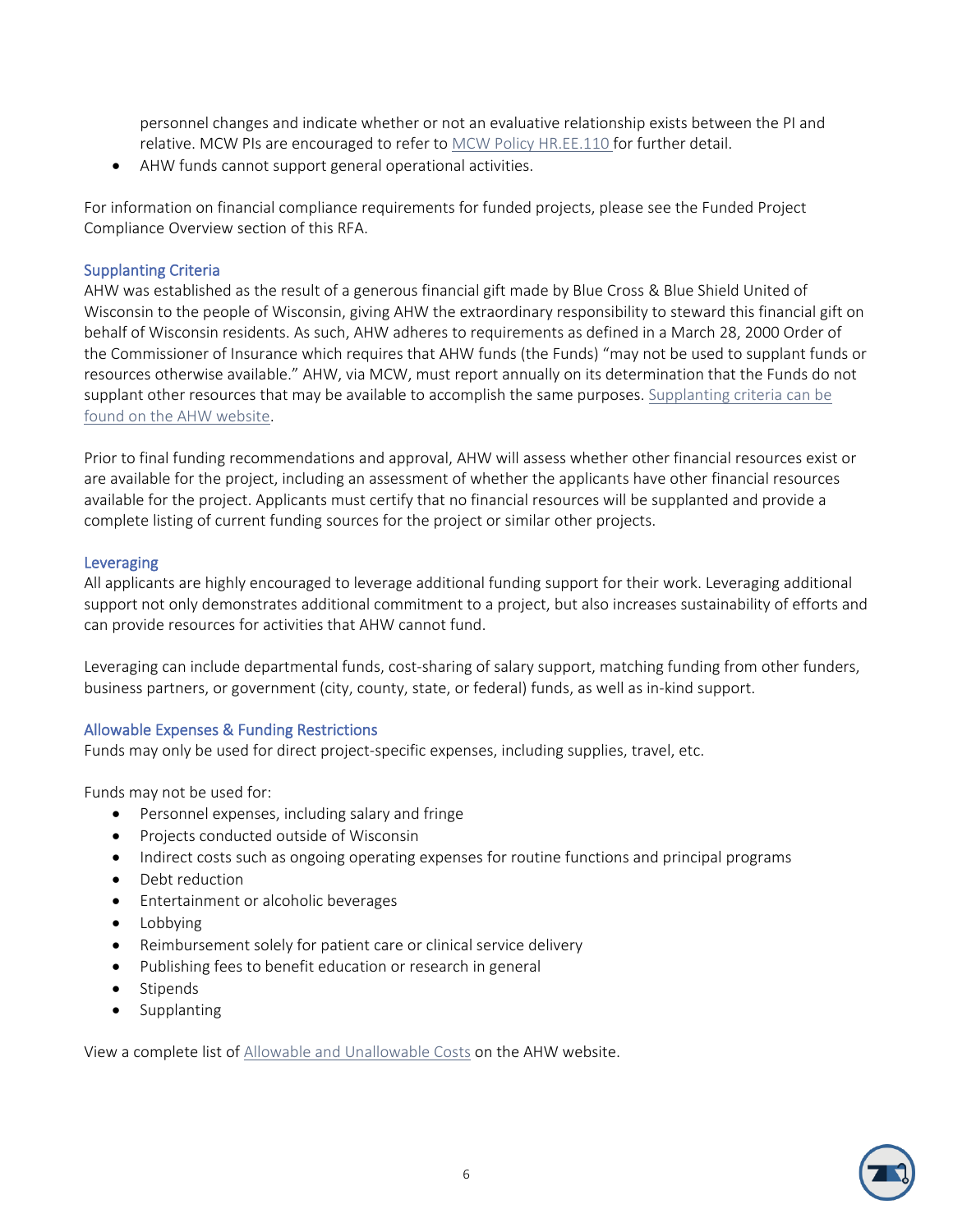## Application and Review Process

For the *Call for Applications: Experiential Projects in Community Health*, AHW utilizes a two-stage application process beginning with submission of a brief proposal, with selected applicants invited to submit a final proposal following review and determination by AHW leadership.

#### Brief Proposal

All MCW learners that meet the applicant eligibility requirements should submit a brief proposal via the online form available on the AHW website at [https://ahwendowment.org/.](https://ahwendowment.org/) Brief proposals are accepted on a rolling basis as long as the funding opportunity remains active and allocated funds remain available.

Please use the following instructions to prepare and organize the brief proposal for final submission via the online form. Applicants must answer all required fields and follow the restrictions set within the online form. No paper or emailed applications will be considered and no attachments will be accepted.

When filling out the online form, you may save your progress and resume at a later time by checking "Save my progress and resume later" in the upper right-hand corner of the form. If saving, please follow the system prompts to save and re-access the form.

The brief proposal contains the following content:

- Learner PI contact and optional demographic information
- Learner PI's training program information
- Project need one paragraph description of the community-based health or health equity need that the project will contribute towards addressing
- Project approach one paragraph description of the project aims and methods that will be carried out to contribute towards addressing the identified community-based health or health equity need
- Anticipated outcome one paragraph description of the project's potential impact on the health or health equity need and the applicant's learning and future career path
- Indication of whether a Sponsor PI and community collaborator are committed to the project at the time of the brief proposal

Please note that the Sponsor PI and community collaborator do not need to be identified for a brief proposal to be considered and AHW can support the Learner PIs in connecting with potential project partners, if needed.

AHW will confirm receipt of the brief proposal submission via email to the Learner PI.

#### Brief Proposal Review

All brief proposals will undergo technical review by AHW staff for eligibility, content, and submission requirements, including:

- All fields are complete
- Adherence to guidelines and restrictions detailed in this call for applications and the brief proposal submission form
- Applicable eligibility criteria are met

Following successful technical review, the brief proposal will be reviewed by an AHW faculty leader and AHW will facilitate a meeting between the Learner PI and a member of the AHW team. Selected applicants will be invited to submit a final proposal.

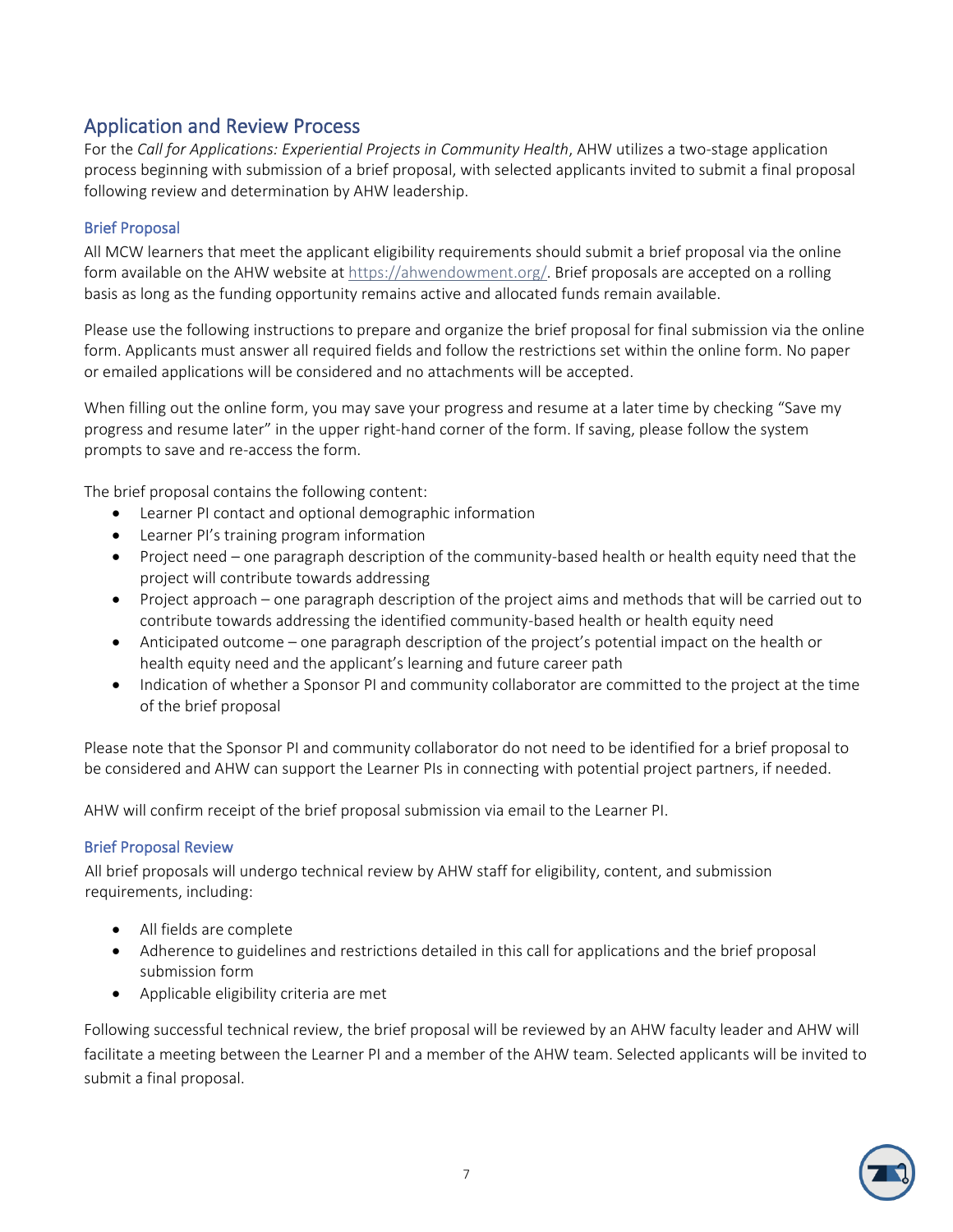#### Final Proposal

Selected applicants will be sent instructions and final proposal materials. Final applications will include:

- Cover page/online form with general project details, including the project title, goal statement, and contact and optional demographic information for the Learner PI, Sponsor PI, and community collaborator, among other fields
- Project narrative, including a project abstract, description of the project needs, project methods and anticipated outcomes, and a description of the project team collaboration
- Budget and budget justification
- Non-supplanting attestations for the Learner PI, Sponsor PI, and community collaborator
- Electronic signatures from the Learner PI, Learner PI's program leader, Sponsor PI, Sponsor PI's department chair, and community collaborator

Final proposals must be submitted via the online AHW Grant Management System and will be accepted on a rolling basis. Following invitation to submit a final proposal, AHW staff will work with the Learner PI to determine a feasible application and project timeline.

#### Final Proposal Review

All final proposals will undergo technical review by AHW staff for eligibility, content, and submission requirements, including:

- All fields are complete
- Adherence to guidelines and restrictions detailed in this call for applications and the final proposal submission form and instructions
- All eligibility criteria are met

Following successful technical review, the final proposal will be reviewed by AHW leadership for funding determination. AHW may request that applicants adjust their scope, budget, or timeline based on the outcome of the review. If necessary, these applicants will be notified and asked to resubmit their adjusted application materials for further review. No negotiations or appeals will be accommodated.

All applications will be reviewed using the following criteria:

#### Impact

*The proposed project:* 

- Addresses a community-based health or health equity need
- Demonstrates potential impact on the health and health equity of Wisconsin residents and communities
- Demonstrates potential impact on Wisconsin's health workforce through the applicant's proposed learning and potential impact on their career path

#### Feasibility

*The proposed project:* 

- Engages appropriate collaborators with the necessary experience and expertise to accomplish project aims and demonstrates their commitment and readiness to successfully carry out the project
- Demonstrates appropriate methods to successfully carry out the community-based health improvement project in the community

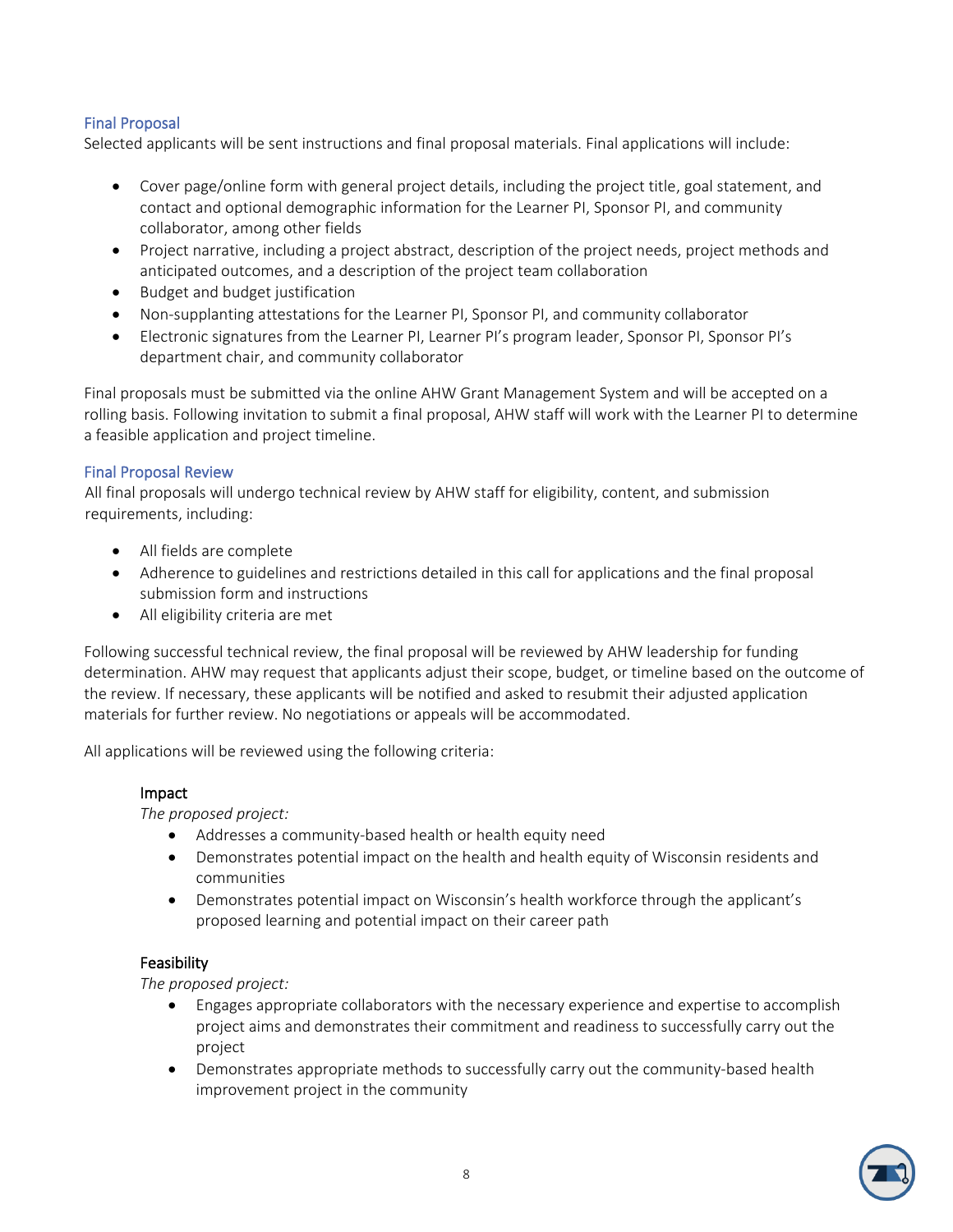• Describes a scope which can be completed within the requested project budget and duration

#### Alignment

*The proposed project:* 

• Is aligned with the funding opportunity description and collaboration requirements

#### Award Determination

Following review, the Learner PI will be notified of the funding determination.

#### Human Research Protection

According to the MCW Office of Research's Standard Operating Procedure for the Definition And Determination Of Human Subjects Research, it is the responsibility of the MCW Institutional Review Board (IRB), staff and committee members to ensure the proper application of the definition of human subjects research and to provide investigators with guidance regarding this definition. Federal regulations define research as a systematic investigation designed to develop or contribute to generalizable knowledge. It is the responsibility of principal investigators to ensure the proper application of this definition to their human subjects research projects and apply to the IRB for its review. Investigators must submit to the IRB for review prior to initiating the research regardless of whether their activities involve human subjects. Investigators may not independently make the determination whether an activity involves research; the IRB will make the independent determination regarding human research subject involvement.

AHW funding will be contingent upon institutional approvals for the use of human subjects for those projects determined to be research. Research projects funded by AHW must ensure that human participants are protected during the collection of information from award participants and/or the publication or dissemination of award results.

The MCW Sponsor PI of an AHW-funded award is expected to:

- Confirm with the appropriate regulatory approval offices if IRB regulatory approval is necessary for the proposed project. The applicant PI is encouraged to begin engaging with the IRB office prior to submitting a proposal to AHW.
- Ensure appropriate training and ongoing education necessary to protect the rights and welfare of human participants before and during the award, including maintaining compliance with all human subject policies, regulations, and reporting requirements.
- Obtain Institutional Review Board (IRB) approval through a Human Research Protection Program at MCW, Froedtert Health, the Veterans Administration, or Children's Wisconsin or Reliance institutions prior to the award commencing. Each institution has an Institutional Review Board that evaluates awards for compliance with applicable human subject laws and regulations.
- Receive documentation of IRB review and approval prior to the IRB-related portion of an award commencing.

All applicable IRB protocols and approval documentation must be linked to the funding proposal in the MCW eBridge system (eBridge), which allows MCW researchers to submit, track, report, and archive research activities involving human research conducted.

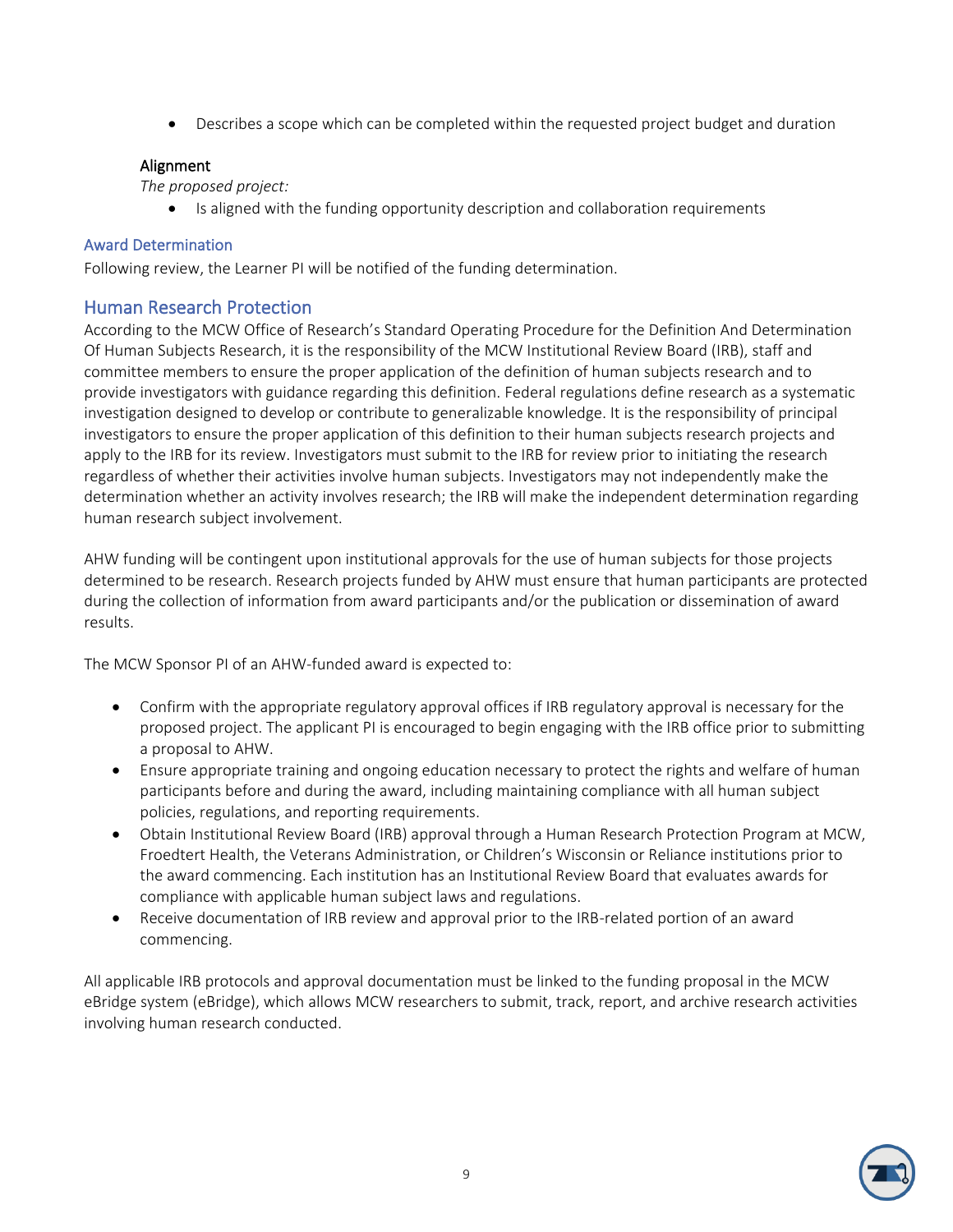## Application Resources

*AHW funding is highly competitive. Our goal is to support applicants through the application process to the best of our abilities, and we encourage applicants to contact AHW staff with questions throughout the application process.*

## Pre-Application AHW Consultation

For an efficient application process, applicants are encouraged to connect with the AHW program manager to discuss the funding opportunity and application logistics. Applicants are encouraged to connect as early in the development of their brief proposal and final proposal, upon invitation, as possible. Contact Tracy Wilson at [trwilson@mcw.edu](mailto:trwilson@mcw.edu) to set up a time to discuss your proposal idea.

## AHW Online Resources

AHW's website provides information, application resources, and answers to frequently asked questions related to each application and the AHW funding process. Visit the AHW website at [www.ahwendowment.org.](http://www.ahwendowment.org/)

When filling out the online brief proposal form, the applicant may begin the application by creating a login (email address and password) that will allow that individual to return to saved work.

## Funded Project Compliance Overview

The following information briefly highlights the processes and requirements for projects that are successfully awarded funding through AHW's *Call for Applications: Experiential Projects in Community Health*.

## Reporting Requirements

## Final Reporting

Funded projects will be required to submit a final progress report. Final reports will be due no later than two months after the award end date and must be submitted electronically via the [AHW Grant Management System.](https://ahwendowment.force.com/s/login/?ec=302&startURL=%2Fs%2F) Failure to provide a final report could result in ineligibility for future AHW funding for the participating project team members.

AHW uses the information that the Learner PI and their project teams provide in final reports to learn about project outcomes and prepare public communication pieces that demonstrate the benefits of AHW funding to improve the health of Wisconsin residents. As such, project teams are advised to use lay-friendly language as much as possible when completing final reports.

Funded project teams are expected to be responsive to requests for information on the sustainability of the project, impact on the career path of the Learner PI, and other developments beyond the award period.

#### Additional Requirements

Funded project team members may also be asked to contribute to the social return on investment of AHW by participating in supplementary engagement activities, which may include participation on AHW review panels, programs and initiatives, public presentations, networking events, peer-to-peer feedback sessions, trainings, and dissemination events, among others.

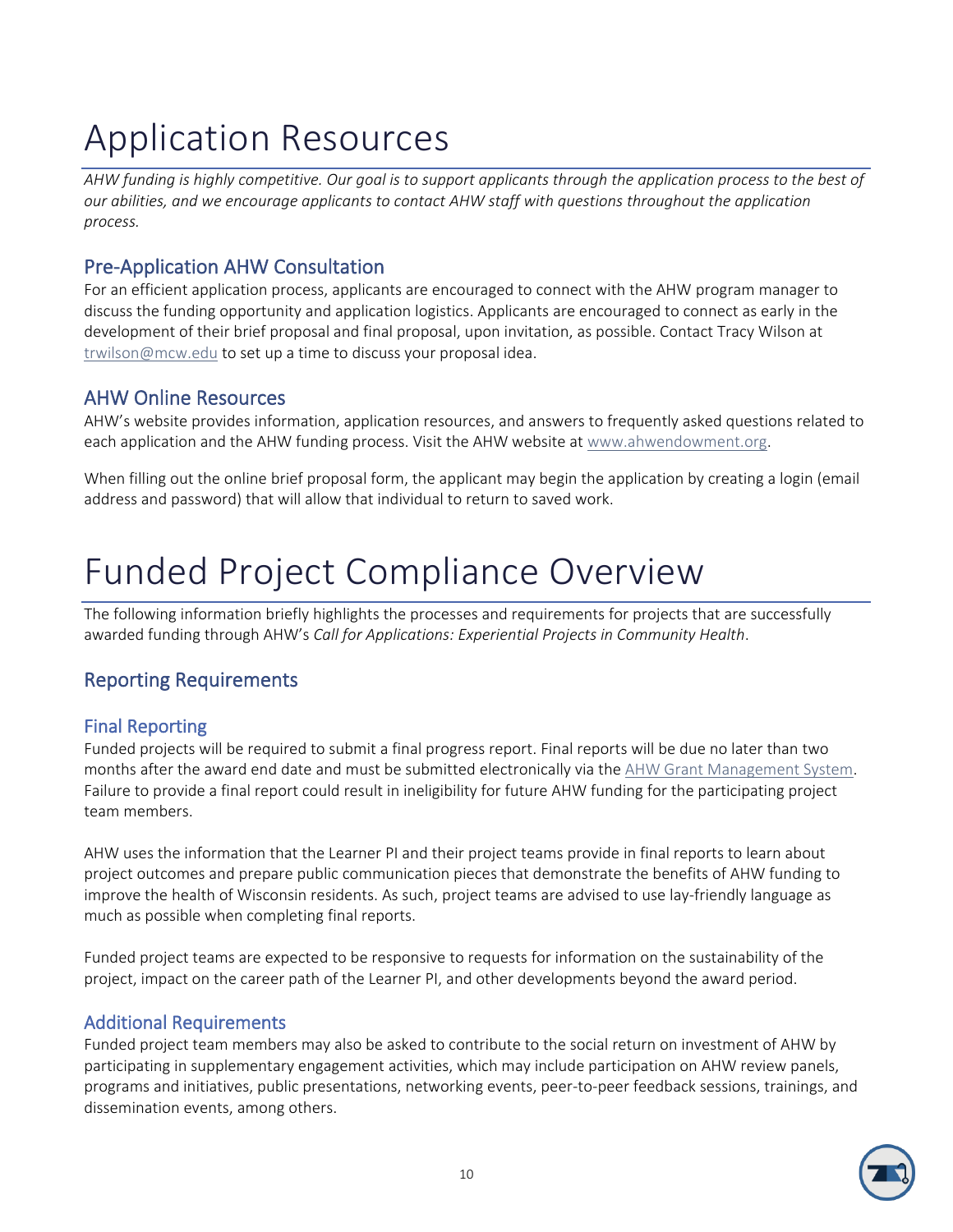## Financial Compliance

While awards funded through this funding opportunity are collaborative in nature, the MCW Sponsor PI is solely responsible for ensuring compliance with fiduciary requirements throughout the life of the award. Upon funding approval, the Learner PI, MCW Sponsor PI, community collaborator, and any additional faculty and staff with administrative responsibility on the award should attend an orientation session with AHW staff to discuss financial compliance requirements.

It is important to note that AHW funds may not be used to supplant funds or resources that are available from other sources. If a PI receiving AHW funding is awarded a new grant that is for the same or similar research, they should notify AHW staff so that a supplanting review can be conducted. If it is determined that supplanting exists, the affected portion of the AHW funding will either be rescinded or reallocated, in accordance with MCW Corporate Policy BF.SP.060.

## Financial Conditions

The amount awarded is the maximum funding available from AHW for this project and the project start and end dates indicate the official project period, unless otherwise approved by AHW. MCW reserves the right to reduce unspent funding and/or funding duration, if needed, to comply with state and/or federal law (including but not limited to law governing endowment fund management), or to address MCW financial constraints which negatively impact AHW. All AHW funds must be allocable within the project period.

## Legal Compliance

## Health Insurance Portability and Accountability Act (HIPAA)

The HIPAA privacy rules are federal regulations protecting the confidentiality of information used in clinical practice, research, and operations of health care facilities. The privacy rules apply to the use or disclosure of protected health information for research purposes and require a number of actions and documentation. Funded projects must comply with all HIPAA requirements.

## Proposal Protection/Intellectual Property

AHW's public oversight body, the MCW Consortium on Public and Community health (Consortium), operates in accordance with standards consistent with Wisconsin's Open Meetings and Open Records Laws. Documents that are generally considered by the Consortium in open public meetings become public record that may be subject to release. Prior to funding decisions being made, information contained in your proposal will not be shared outside the established RFA review process and the governing body. If your project is funded, information contained in the proposal may be subject to release. An Intellectual Property Agreement may be required for inventions, discoveries, or copyrightable material developed as a result of a project.

## Lobbying

AHW funds may not be used for lobbying efforts. Successful applicants will ensure that descriptions of the intended use of all AHW funds abide by the nonlobbying requirement.

Lobbying includes communication with a legislator or agency official regarding a specific piece of legislation and your view on it, including any attempt to influence local, state, or federal legislation or administrative action. Advocacy is allowable and includes taking part in efforts to create or effect change in policies or systems, and can take many forms including education, media, etc.

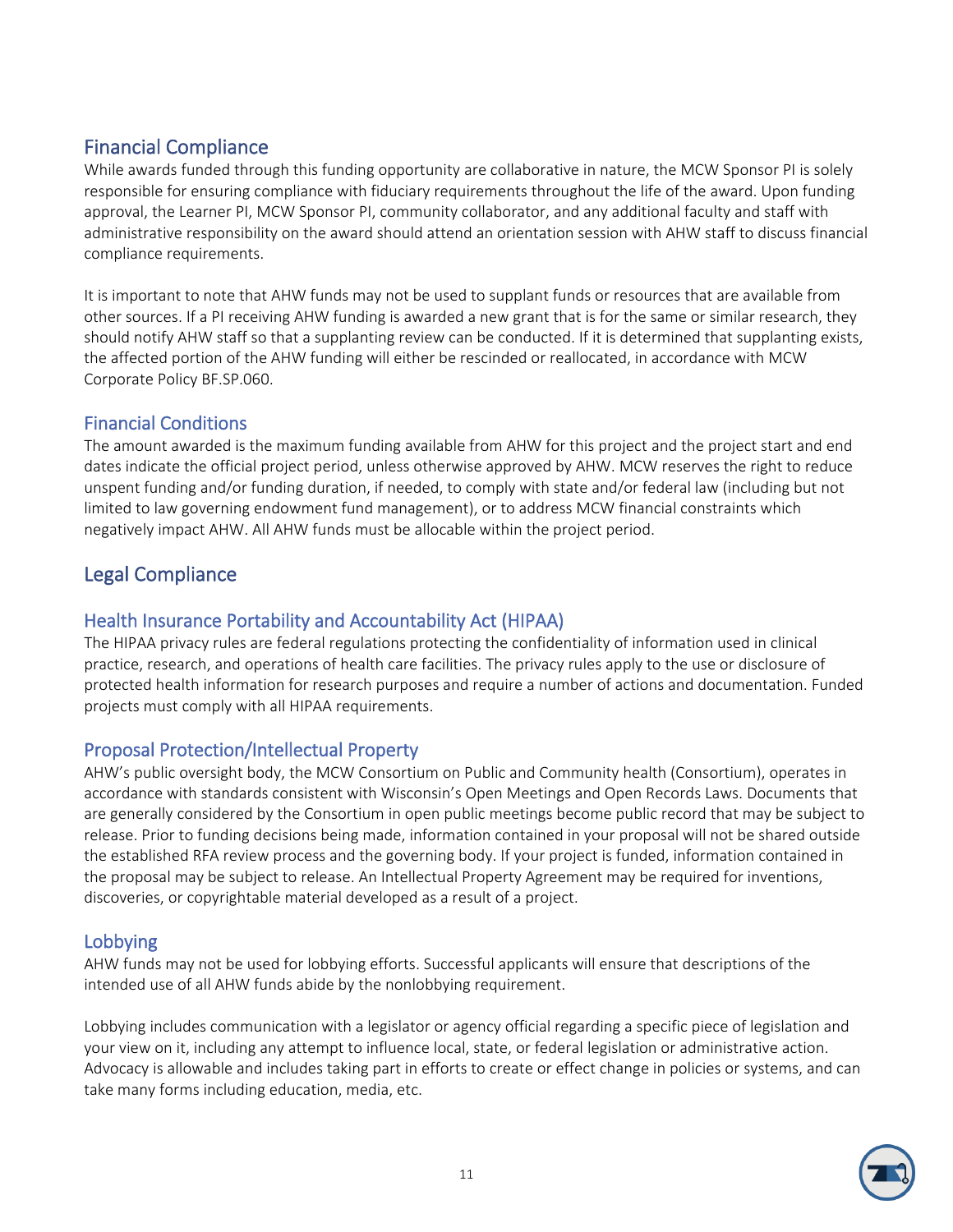## Marketing & Publicity Requirements

#### Award Announcement

All announcements related to the award of AHW funds are embargoed (i.e. not for dissemination outside of project partners) until the date set by AHW. In most cases, AHW will prepare its own press release to publicize funding awards and announce awards on its own dissemination channels, which may include the AHW website, electronic newsletter, and/or additional avenues such as social media.

### Press Releases, Publications and/or Media Opportunities

News releases regarding the receipt of your AHW funding award are embargoed until the date set by AHW (see Award Announcement details above). Subsequent news releases about your project's activities do not need to adhere to an embargo or be reviewed by AHW. Exceptions to this guideline include announcements or press releases related to major events, information releases, or other announcements in which you seek AHW's collaboration on the announcement. Please contact your AHW program manager with any questions.

If you are contacted by a reporter during the period of your award, AHW encourages you to share the news and impact of your work! If reporters have specific questions about AHW or why your project was funded, please direct those inquiries to AHW at [ahw@mcw.edu.](mailto:ahw@mcw.edu)

In press releases, publications and/or other media opportunities, acknowledge AHW as the project funder with the following clause:

"This [project, program, conference, research, report, etc. (choose one)] is funded [in part or wholly (choose one)] by the Advancing a Healthier Wisconsin Endowment."

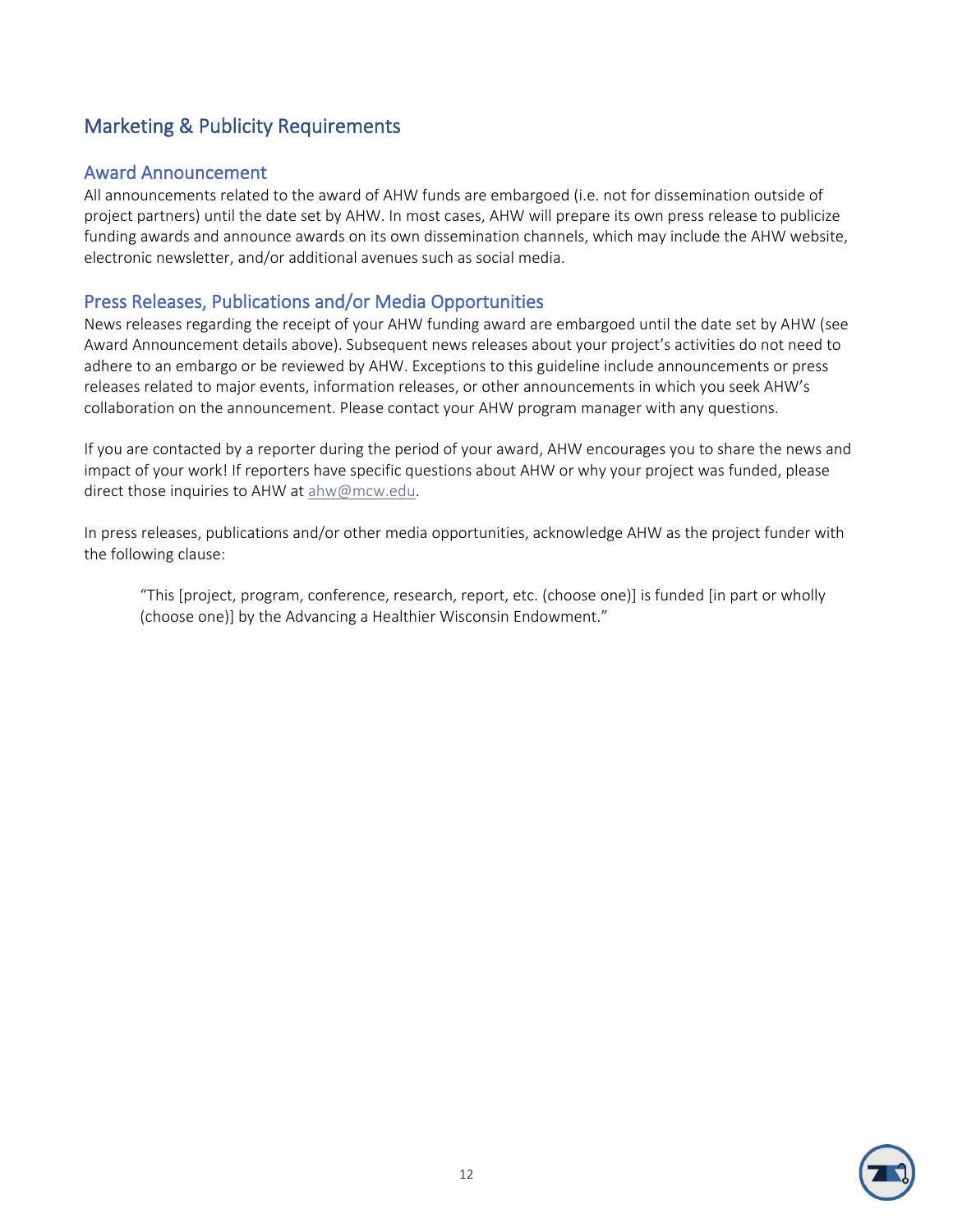## Sample Brief Proposal

## Call for Applications: Experiential Projects in Community Health

Eligible MCW Learner PIs are invited to submit the following brief proposal to apply for AHW's *Call for Applications: Experiential Projects in Community Health*. The application must be completed and submitted using the online form available via the AHW website at [ahwendowment.org.](https://ahwendowment.org/AHW.htm) The online application form only supports Plain Text. No text effects such as bold, italics, underlining, bulleting, numbering, etc. will be captured in the form fields in the final submission. No paper or emailed applications will be considered. Brief proposal applications are accepted on a rolling basis as long as the funding opportunity remains active and allocated funding remains available.

*AHW does not discriminate against individuals on the basis of age, race, creed, religion, color, disability, marital status, sex, national origin, ancestry, sexual orientation, gender identity, arrest record, conviction record, membership in the national guard, state defense force or any other reserve component of the military forces of the United States or the State of Wisconsin or use or nonuse of lawful products off MCW's premises during nonworking hours.*

## MCW Learner Principal Investigator Information

| MCW Learner PI Contact Information                |                                              |  |  |  |
|---------------------------------------------------|----------------------------------------------|--|--|--|
| Name (First Last, Suffix/Credentials) (required): |                                              |  |  |  |
| Preferred Name:                                   | Pronouns:                                    |  |  |  |
| Work Phone Number (XXX-XXX-XXXX) (required):      | Cell Phone Number (XXX-XXX-XXXX) (required): |  |  |  |
| Email (required):                                 |                                              |  |  |  |
| Learner Position (required):                      | Training Program (required):                 |  |  |  |
| Learner's Program Start Date (required):          | Learner's Program End Date (required):       |  |  |  |
| Learner Program Supervisor Name (required):       | Learner Program Supervisor Email (required): |  |  |  |

## Project Description

Health Issue Area to Be Impacted – Please describe the community-based health or health equity need that the project will contribute towards addressing. (limit response to 1,500 characters maximum, including spaces) (required)

Proposed Project Approach – Please describe the project goals and methods that will be carried out to contribute towards addressing the identified community-based health or health equity need. (limit response to 1,500 characters maximum, including spaces) (required)

Anticipated Outcomes – Please describe the project's potential impact on the health or health equity need and the applicant's learning and future career path. (limit response to 1,500 characters maximum, including spaces)

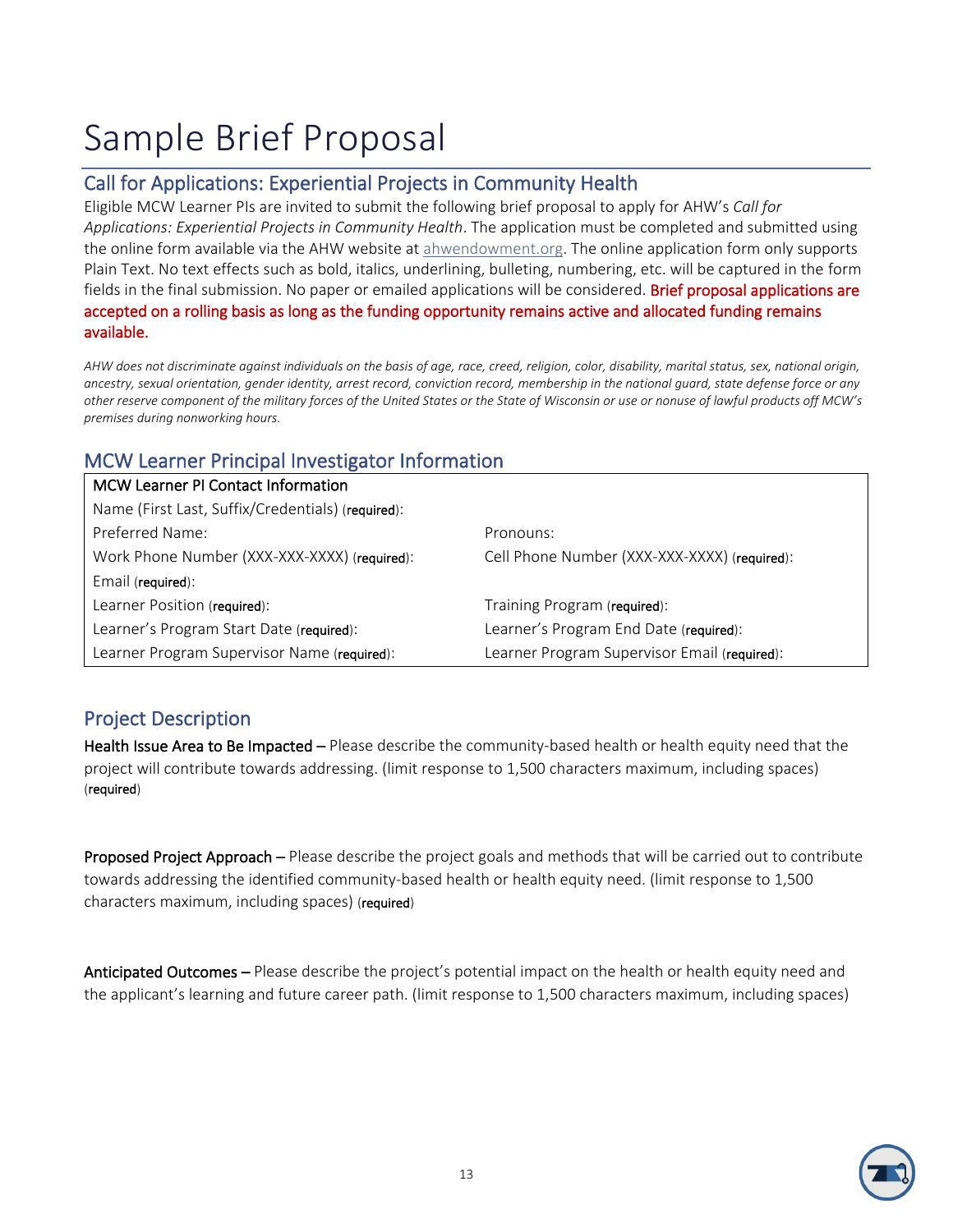## Project Team

MCW Sponsor PI – Have you identified an eligible MCW faculty member to serve as the Sponsor PI? Please note that the Sponsor PI does not need to be identified for a brief proposal to be considered and AHW can support the Learner PI in connecting with potential project partners. (required)

 $\Box$  Yes  $\Box$  No If yes, please provide: Name: Department: Email:

#### Community Collaborator

Please describe the role envisioned for the Community Collaborator on the proposed project, including how the Learner PI will work with the Community Collaborator and what attributes the Community Collaborator will bring to the project. (limit response to 1,000 characters maximum, including spaces) (required)

Have you identified an eligible community organization to serve as the Community Collaborator? Please note that the Community Collaborator does not need to be identified for a brief proposal to be considered and AHW can support the Learner PI in connecting with potential project partners. (required)

 $\Box$  Yes  $\Box$  No If yes, please provide: Contact Name: Contact Email: Organization Name: Organization Website:

## Demographic Information

MCW Learner PI Demographic Information - To help AHW better understand our applicant pool, we'd like to learn more about our primary applicants. Please answer the following optional questions about the MCW Learner PI. This information is for AHW's awareness only and will only be used in aggregate across AHW's applicants and funded partners.

Gender Identity – How do you publicly self-identify?

- a. Female
- b. Male
- c. Gender nonbinary/Genderqueer/Gender nonconforming
- d. Other, please describe:
- e. Decline to state

Race – How do you publicly self-identify? Please select Ethnicity – How do you publicly self-identify? all that apply.

- a. Asian American/Pacific Islander/Asian
- b. Black/African American/African
- c. Latino/Latina/Latinx
- Gender Identity How do you publicly self-identify?
	- a. Transgender
	- b. Not transgender (cisgender)
	- c. Decline to state
- - a. Hispanic or Latino/Latina/Latinx
	- b. Not Hispanic or Latino/Latina/Latinx
	- c. Decline to state